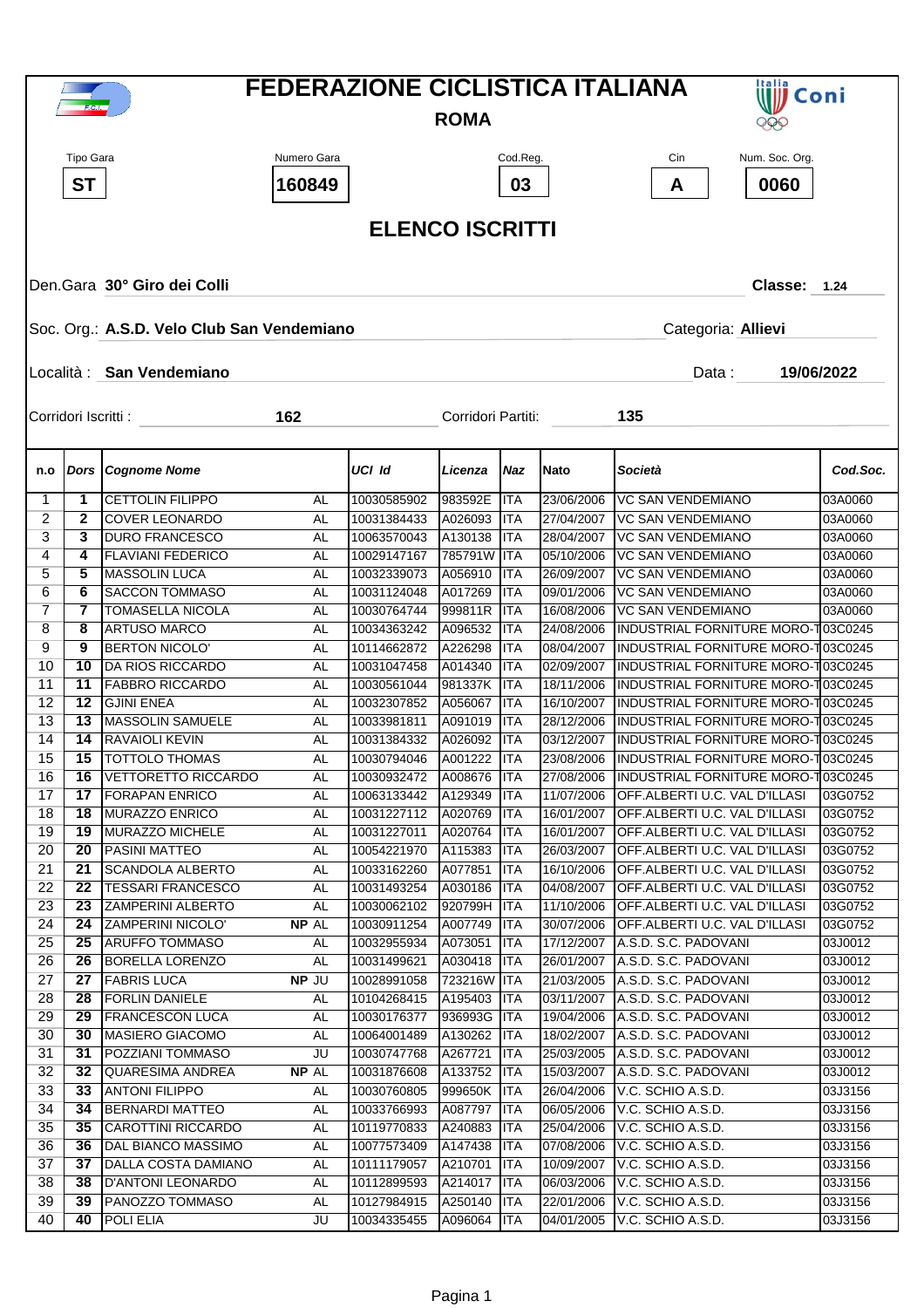| n.o      | Dors            | <b>Cognome Nome</b>                                 |                 | UCI Id                     | Licenza            | Naz                      | <b>Nato</b>              | Società                                                                        | Cod.Soc.           |
|----------|-----------------|-----------------------------------------------------|-----------------|----------------------------|--------------------|--------------------------|--------------------------|--------------------------------------------------------------------------------|--------------------|
| 41       | 41              | RAPPORTI GIOVANNI                                   | AL              | 10075625830                | A138670            | <b>ITA</b>               | 23/08/2006               | V.C. SCHIO A.S.D.                                                              | 03J3156            |
| 42       | 42              | ZANOTTO MARCO                                       | AL              | 10030926109                | A008391            | <b>ITA</b>               | 19/08/2006               | V.C. SCHIO A.S.D.                                                              | 03J3156            |
| 43       | 43              | <b>ZANUSSI GIOVANNI</b>                             | AL              | 10055255426                | A118825            | <b>ITA</b>               | 22/12/2006               | V.C. SCHIO A.S.D.                                                              | 03J3156            |
| 44       | 44              | BERNARDELE GIOVANNI                                 | <b>AL</b>       | 10033829843                | A088739            | <b>ITA</b>               | 19/01/2007               | <b>SANDRIGO BIKE</b>                                                           | 03K3188            |
| 45       | 45              | <b>COBALCHINI ANDREA</b>                            | <b>AL</b>       | 10031680382                | A037177            | <b>ITA</b>               | 13/04/2007               | <b>SANDRIGO BIKE</b>                                                           | 03K3188            |
| 46       | 46              | <b>CRISTOFORI MICHAEL</b>                           | <b>AL</b>       | 10063133341                | A129341            | <b>ITA</b>               | 14/02/2006               | <b>SANDRIGO BIKE</b>                                                           | 03K3188            |
| 47       | 47              | <b>DAL BON FRANCESCO</b>                            | <b>AL</b>       | 10088178236                | A164274            | <b>ITA</b>               | 25/06/2006               | <b>SANDRIGO BIKE</b>                                                           | 03K3188            |
| 48<br>49 | 48<br>49        | <b>LEONI CHRISTIAN</b><br>ROMARE FRANCESCO          | AL<br>JU        | 10084265193<br>10030875383 | A159668<br>A005880 | <b>ITA</b><br><b>ITA</b> | 26/10/2007<br>06/06/2005 | <b>SANDRIGO BIKE</b><br><b>SANDRIGO BIKE</b>                                   | 03K3188<br>03K3188 |
| 50       | 50              | <b>SCHIAVO LEONARDO</b>                             | <b>AL</b>       | 10032772947                | A068284            | <b>ITA</b>               | 30/11/2007               | <b>SANDRIGO BIKE</b>                                                           | 03K3188            |
| 51       | 51              | <b>STEFANI FRANCESCO</b>                            | <b>AL</b>       | 10030821833                | A002779            | <b>ITA</b>               | 05/09/2006               | <b>SANDRIGO BIKE</b>                                                           | 03K3188            |
| 52       | 52              | <b>TRENTIN ANDREA</b>                               | AL              | 10034143980                | A093312            | <b>ITA</b>               | 28/09/2007               | <b>SANDRIGO BIKE</b>                                                           | 03K3188            |
| 53       | 53              | <b>VEDENTEV CHIRIL</b>                              | <b>AL</b>       | 10032058884                | A049910            | <b>MDA</b>               | 27/08/2007               | <b>SANDRIGO BIKE</b>                                                           | 03K3188            |
| 54       | 54              | <b>GRIS MARTIN</b>                                  | AL              | 10033863387                | A089237            | <b>ITA</b>               | 01/11/2007               | <b>UC FOEN MICTU</b>                                                           | 03S0064            |
| 55       | 55              | <b>MIMIOLA MARCO</b>                                | AL              | 10031463245                | A028946            | <b>ITA</b>               | 04/10/2007               | <b>UC FOEN MICTU</b>                                                           | 03S0064            |
| 56       | 56              | <b>MIMIOLA PIETRO</b>                               | AL              | 10030549324                | 980291Z            | <b>ITA</b>               | 03/10/2006               | <b>UC FOEN MICTU</b>                                                           | 03S0064            |
| 57       | $\overline{57}$ | PONTIN LORENZO                                      | AL              | 10112373672                | A216744            | <b>ITA</b>               | 10/06/2007               | <b>UC FOEN MICTU</b>                                                           | 03S0064            |
| 58       | 58              | <b>SCHIEVENIN THOMAS</b>                            | AL              | 10091661546                | A173413            | <b>ITA</b>               | 18/08/2006               | <b>UC FOEN MICTU</b>                                                           | 03S0064            |
| 59       | 59              | <b>BIRDAHAN GABRIEL RAMON</b>                       | AL              | 10076182972                | A143912            | <b>ITA</b>               | 14/12/2006               | C.S. LIBERTAS SCORZE'                                                          | 03S0546            |
| 60       | 60              | <b>BULEGATO FILIPPO</b>                             | AL              | 10034687988                | A101613            | <b>ITA</b>               | 25/09/2007               | C.S. LIBERTAS SCORZE'                                                          | 03S0546            |
| 61       | 61              | PREVEDELLO ENRICO                                   | AL              | 10030516988                | 977376D            | <b>ITA</b>               | 13/07/2006               | C.S. LIBERTAS SCORZE'                                                          | 03S0546            |
| 62       | 62              | <b>SABBADIN FILIPPO</b>                             | AL              | 10031604402                | A034378            | <b>ITA</b>               | 03/03/2007               | C.S. LIBERTAS SCORZE'                                                          | 03S0546            |
| 63       | 63              | SBRISSA ALESSANDRO                                  | AL              | 10108038984                | A206225            | <b>ITA</b>               | 21/07/2007               | C.S. LIBERTAS SCORZE'                                                          | 03S0546            |
| 64       | 64              | <b>SERICO LEONARDO</b>                              | <b>AL</b>       | 10032850345                | A070339            | <b>ITA</b>               | 09/10/2007               | C.S. LIBERTAS SCORZE'                                                          | 03S0546            |
| 65       | 65              | <b>TOSATTO GIORGIO</b>                              | <b>AL</b>       | 10089535024                | A167492            | <b>ITA</b>               | 12/09/2006               | C.S. LIBERTAS SCORZE'                                                          | 03S0546            |
| 66       | 66              | <b>BARATTO LEONARDO</b>                             | NP AL           | 10032493364                | A060754            | <b>ITA</b>               | 10/07/2007               | SPRINT VIDOR LA VALLATA ASD                                                    | 03S0714            |
| 67       | 67              | <b>CERVI SAMUELE</b>                                | AL              | 10077957365                | A148218            | <b>ITA</b>               | 08/02/2007               | SPRINT VIDOR LA VALLATA ASD                                                    | 03S0714            |
| 68<br>69 | 68<br>69        | DE ROSSO MARCO                                      | AL              | 10061557392                | A127099            | <b>ITA</b>               | 29/05/2006               | SPRINT VIDOR LA VALLATA ASD                                                    | 03S0714            |
| 70       | 70              | <b>FERRARESE FILIPPO</b><br><b>FERRARESE MATTEO</b> | AL<br>AL        | 10055254214<br>10055254315 | A117455<br>A117456 | <b>ITA</b><br><b>ITA</b> | 13/08/2007<br>13/08/2007 | SPRINT VIDOR LA VALLATA ASD<br>SPRINT VIDOR LA VALLATA ASD                     | 03S0714<br>03S0714 |
| 71       | 71              | <b>GRISOTTO SIMONE</b>                              | AL              | 10062170617                | A126861            | <b>ITA</b>               | 02/02/2007               | SPRINT VIDOR LA VALLATA ASD                                                    | 03S0714            |
| 72       | 72              | <b>MARIOTTO MARCO</b>                               | AL              | 10031685436                | A037358            | <b>ITA</b>               | 27/09/2007               | SPRINT VIDOR LA VALLATA ASD                                                    | 03S0714            |
| 73       | $\overline{73}$ | <b>MURA LUCA</b>                                    | AL              | 10105410486                | A197445            | <b>ITA</b>               | 15/07/2006               | SPRINT VIDOR LA VALLATA ASD                                                    | 03S0714            |
| 74       | 74              | CAO PIETRO                                          | AL              | 10032652305                | A064898            | <b>ITA</b>               | 14/08/2007               | TEAM BOSCO DI ORSAGO                                                           | 03U2718            |
| 75       | 75              | DALLA CIA LORENZO                                   | <b>AL</b>       | 10031458595                | A028769            | <b>ITA</b>               | 12/07/2007               | TEAM BOSCO DI ORSAGO                                                           | 03U2718            |
| 76       | 76              | DUBOVYK IVAN                                        |                 | REG 10128005325            | A263947            | <b>UKR</b>               | 10/01/2006               | TEAM BOSCO DI ORSAGO                                                           | 03U2718            |
| 77       | 77              | MAKSYMYSHYN OLEKSAND                                | <b>REG</b>      | 10128005628                | A263943            | <b>IUKR</b>              | 05/08/2006               | TEAM BOSCO DI ORSAGO                                                           | 03U2718            |
| 78       | 78              | RODER CRISTIAN                                      | NP AL           | 10032173062                | A052758            | <b>ITA</b>               | 07/04/2007               | TEAM BOSCO DI ORSAGO                                                           | 03U2718            |
| 79       | 79              | <b>VENHRYN MAKSYM</b>                               | <b>REG</b>      | 10096910862                | A263945            | <b>UKR</b>               | 20/02/2006               | TEAM BOSCO DI ORSAGO                                                           | 03U2718            |
| 80       | 80              | <b>APOLLONI NICOLAS</b>                             | NP JU           | 10111981733                | A214064            | <b>ITA</b>               | 13/01/2005               | ASS. DILETT. U.C. MIRANO                                                       | 03V0067            |
| 81       | 81              | <b>BEDA FILIPPO</b>                                 | NP AL           | 10032170032                | A052707            | <b>ITA</b>               | 22/04/2006               | ASS. DILETT. U.C. MIRANO                                                       | 03V0067            |
| 82       | 82              | <b>BERNARDI LORENZO</b>                             | NP AL           | 10079809055                | A150138            | <b>ITA</b>               | 04/08/2006               | ASS. DILETT. U.C. MIRANO                                                       | 03V0067            |
| 83       | 83              | BETETTO ALESSANDRO                                  | NP AL           | 10116062605                | A229805            | <b>ITA</b>               | 19/04/2007               | ASS. DILETT. U.C. MIRANO                                                       | 03V0067            |
| 84       | 84              | LASCATTI BUSATO GIOVAN                              | NP AL           | 10032906424                | A071744            | <b>ITA</b>               | 25/07/2007               | ASS. DILETT. U.C. MIRANO                                                       | 03V0067            |
| 85       | 85              | LONGO TOMMASO                                       | NP JU           | 10107952391                | A202186            | <b>ITA</b>               | 01/04/2005               | ASS. DILETT. U.C. MIRANO                                                       | 03V0067            |
| 86       | 86              | <b>SCARPA GIULIO</b>                                | NP AL           | 10111982541                | A214953            | <b>ITA</b>               | 27/09/2007               | ASS. DILETT. U.C. MIRANO                                                       | 03V0067            |
| 87       | 87              | <b>SCOMPARIN EDOARDO</b>                            | NP AL           | 10130734257                | A268436            | <b>ITA</b>               | 22/06/2007               | ASS. DILETT. U.C. MIRANO                                                       | 03V0067            |
| 88       | 88              | <b>VOLPATO LEONARDO</b>                             | NP AL           | 10095034318                | A182340            | <b>ITA</b>               | 23/11/2007               | ASS. DILETT. U.C. MIRANO                                                       | 03V0067            |
| 89       | 89              | CHIODI FRANCESCO                                    | AL              | 10031125260                | A017389            | <b>ITA</b>               | 10/10/2006               | A.S.D. US AUSONIA CSI PESCANT 03V0101                                          |                    |
| 90<br>91 | 90<br>91        | EL GOUZI SAMIR<br><b>FRANCESCHINI MATTIA</b>        | AL<br><b>AL</b> | 10030778080<br>10034685968 | A000517<br>A101582 | <b>ITA</b><br><b>ITA</b> | 01/02/2006<br>21/12/2007 | A.S.D. US AUSONIA CSI PESCANT 03V0101<br>A.S.D. US AUSONIA CSI PESCANT 03V0101 |                    |
| 92       | 92              | <b>MANOLI TOMMASO</b>                               | AL              | 10033168627                | A077937            | <b>ITA</b>               | 02/05/2006               | A.S.D. US AUSONIA CSI PESCANT 03V0101                                          |                    |
| 93       | 93              | <b>ARATO PIETRO</b>                                 | JU              | 10108035348                | A204764            | <b>ITA</b>               | 09/12/2005               | A.C.D. MONSELICE                                                               | 03X0144            |
| 94       | 94              | <b>BALLAN CHRISTIAN</b>                             | <b>AL</b>       | 10031729286                | A038928            | <b>ITA</b>               | 24/02/2006               | A.C.D. MONSELICE                                                               | 03X0144            |
| 95       | 95              | <b>BORTOLASO MARCO</b>                              | NP AL           | 10031787385                | A040974            | <b>ITA</b>               | 19/10/2007               | A.C.D. MONSELICE                                                               | 03X0144            |
| 96       | 96              | <b>DESTRO LUCA</b>                                  | NP AL           | 10031278642                | A022615            | <b>ITA</b>               | 22/10/2007               | A.C.D. MONSELICE                                                               | 03X0144            |
| 97       | 97              | <b>GARBIN SAMUELE</b>                               | NP AL           | 10031784961                | A040896            | <b>ITA</b>               | 18/04/2006               | A.C.D. MONSELICE                                                               | 03X0144            |
| 98       | 98              | MINGARDO ALESSIO                                    | NP AL           | 10031828916                | A042282            | <b>ITA</b>               | 01/12/2006               | A.C.D. MONSELICE                                                               | 03X0144            |
| 99       | 99              | QUAGLIO CHRISTIAN                                   | AL              | 10075622493                | A132895            | <b>ITA</b>               | 09/10/2007               | A.C.D. MONSELICE                                                               | 03X0144            |
| 100      | 100             | SINIGAGLIA CRISTIAN                                 | NP AL           | 10032911878                | A071874            | <b>ITA</b>               | 11/10/2006               | A.C.D. MONSELICE                                                               | 03X0144            |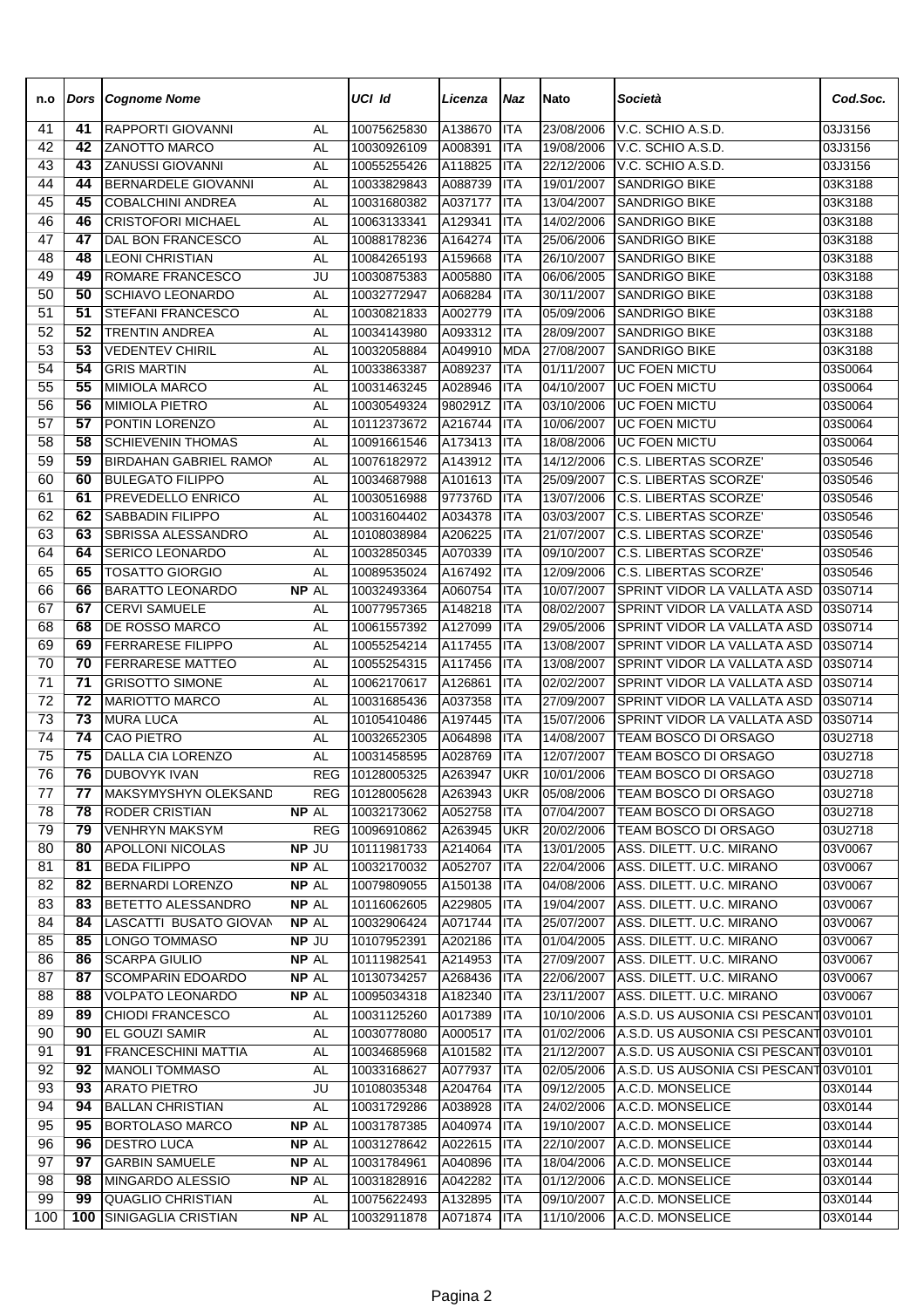| n.o        | <b>Dors</b>      | <b>Cognome Nome</b>                            |                 | UCI Id                     | Licenza            | Naz                      | <b>Nato</b>              | Società                                                                  | Cod.Soc.           |
|------------|------------------|------------------------------------------------|-----------------|----------------------------|--------------------|--------------------------|--------------------------|--------------------------------------------------------------------------|--------------------|
| 101        | 101              | <b>SPORZON EROS</b>                            | <b>NP AL</b>    | 10029512838                | 827905K            | <b>ITA</b>               | 13/05/2006               | A.C.D. MONSELICE                                                         | 03X0144            |
| 102        | 102              | <b>STECCA LUCA</b>                             | AL              | 10097514888                | A186214            | <b>ITA</b>               | 07/02/2007               | A.C.D. MONSELICE                                                         | 03X0144            |
| 103        | 103              | <b>ARZILIERO MATTIA</b>                        | JU              | 10090251309                | A161735            | <b>ITA</b>               | 10/08/2005               | V.C. CITTA' DI MAROSTICA                                                 | 03X0727            |
| 104        | 104              | <b>CAMPANA MATTIA</b>                          | AL              | 10080797647                | A153145            | <b>ITA</b>               | 02/08/2006               | V.C. CITTA' DI MAROSTICA                                                 | 03X0727            |
| 105        | 105              | <b>CARLESSO MICHAEL</b>                        | <b>AL</b>       | 10078096603                | A147444            | <b>ITA</b>               | 11/09/2006               | V.C. CITTA' DI MAROSTICA                                                 | 03X0727            |
| 106        | 106              | <b>TESSAROLLO TOMMASO</b>                      | NP JU           | 10029318737                | 801100F            | <b>ITA</b>               | 19/01/2005               | V.C. CITTA' DI MAROSTICA                                                 | 03X0727            |
| 107        | 107              | <b>VALLOTTO ANDREA</b>                         | AL              | 10103878896                | A196961            | <b>ITA</b>               | 19/07/2006               | V.C. CITTA' DI MAROSTICA                                                 | 03X0727            |
| 108        | 108              | <b>CASAGRANDE NICOLO</b><br><b>COMIN TOMAS</b> | <b>AL</b>       | 10030943687                | A009181            | <b>ITA</b>               | 14/12/2006               | BORGO MOLINO RINASCITA ORM 03Y0161                                       |                    |
| 109<br>110 | 109<br>110       | <b>COSTA ARES</b>                              | AL<br><b>AL</b> | 10030749283<br>10029301357 | 999080U<br>800097W | <b>ITA</b><br><b>ITA</b> | 23/05/2006<br>12/07/2006 | BORGO MOLINO RINASCITA ORM 03Y0161<br>BORGO MOLINO RINASCITA ORM 03Y0161 |                    |
| 111        | 111              | <b>MARCHI TOMMASO</b>                          | AL              | 10032509734                | A061171            | <b>ITA</b>               | 19/02/2007               | BORGO MOLINO RINASCITA ORM 03Y0161                                       |                    |
| 112        | 112              | <b>NEGRO FRANCESCO</b>                         | AL              | 10031424950                | A027624            | <b>ITA</b>               | 16/02/2007               | BORGO MOLINO RINASCITA ORM 03Y0161                                       |                    |
| 113        | 113              | PAVANELLO JACOPO                               | AL              | 10028930030                | 716804W            | <b>ITA</b>               | 24/06/2006               | BORGO MOLINO RINASCITA ORM 03Y0161                                       |                    |
| 114        | 114              | ROSATO GIACOMO                                 | AL              | 10031426061                | A027645            | <b>ITA</b>               | 11/12/2007               | BORGO MOLINO RINASCITA ORM 03Y0161                                       |                    |
| 115        | 115              | <b>VACCHER LUCA</b>                            | AL              | 10032335841                | A056825            | <b>ITA</b>               | 25/06/2007               | BORGO MOLINO RINASCITA ORM 03Y0161                                       |                    |
| 116        | 116              | <b>DEMO VITTORIO</b>                           | AL              | 10034510560                | A098728            | ITA                      | 11/08/2006               | <b>GS FIUMICELLO 1971</b>                                                | 03Z3251            |
| 117        | $\overline{117}$ | <b>GASPARINI PIETRO</b>                        | AL              | 10053358670                | A114580            | <b>ITA</b>               | 27/01/2006               | GS FIUMICELLO 1971                                                       | 03Z3251            |
| 118        | 118              | PESCANTE MATTEO                                | JU              | 10032170133                | A052709            | <b>ITA</b>               | 15/11/2005               | GS FIUMICELLO 1971                                                       | 03Z3251            |
| 119        | 119              | <b>VETTORE FEDERICO</b>                        | AL              | 10029168284                | 790222C            | <b>ITA</b>               | 15/09/2006               | GS FIUMICELLO 1971                                                       | 03Z3251            |
| 120        | 120              | ZANELLA DANIELE                                | AL              | 10034008887                | A091387            | <b>ITA</b>               | 25/12/2006               | GS FIUMICELLO 1971                                                       | 03Z3251            |
| 121        | 121              | <b>ZEVRAIN MIRCO</b>                           | AL              | 10032339780                | A056922            | <b>ITA</b>               | 31/01/2006               | <b>GS FIUMICELLO 1971</b>                                                | 03Z3251            |
| 122        | 122              | <b>MASAT LORENZO</b>                           | <b>AL</b>       | 10084076550                | A159264            | <b>ITA</b>               | 21/04/2006               | GOTTARDO GIOCHI AUDE KITCHE05T0021                                       |                    |
| 123        | 123              | PETRIS ANGELO MATTEO                           | AL              | 10034600486                | A100134            | <b>ITA</b>               | 20/03/2006               | GOTTARDO GIOCHI AUDE KITCHE05T0021                                       |                    |
| 124        | 124              | <b>STELLA DAVIDE</b>                           | AL              | 10031448693                | A028444            | <b>ITA</b>               | 14/04/2006               | GOTTARDO GIOCHI AUDE KITCHE05T0021                                       |                    |
| 125        | 125              | ZANUTTA DAVID                                  | NP AL           | 10034527940                | A099025            | <b>ITA</b>               | 05/01/2006               | GOTTARDO GIOCHI AUDE KITCHE05T0021                                       |                    |
| 126        | 126              | <b>ANDREAUS ELIA</b>                           | AL              | 10030686033                | 994040W            | <b>ITA</b>               | 14/04/2006               | ASD VELOCE CLUB BORGO                                                    | 20H0023            |
| 127        | 127              | <b>FRATTON DANIELE</b>                         | AL              | 10101169465                | A191229            | <b>ITA</b>               | 29/12/2006               | ASD VELOCE CLUB BORGO                                                    | 20H0023            |
| 128        | 128              | <b>MALDONADO GABRIEL TUP.</b>                  | AL              | 10125766140                | A247295            | <b>ITA</b>               | 11/04/2006               | ASD VELOCE CLUB BORGO                                                    | 20H0023            |
| 129        | 129              | <b>NERVO GABRIELE</b>                          | AL              | 10030864471                | A005192            | <b>ITA</b>               | 16/08/2006               | ASD VELOCE CLUB BORGO                                                    | 20H0023            |
| 130        | 130<br>131       | OCCOFFER RICCARDO                              | <b>AL</b>       | 10031524879                | A031323            | ITA                      | 11/04/2007               | ASD VELOCE CLUB BORGO<br>ASD VELOCE CLUB BORGO                           | 20H0023            |
| 131<br>132 | 132              | <b>ROSSO MATTEO</b><br>SOLAZZO DAVIDE          | NP AL           | 10108146492<br>10029537591 | A206651<br>832697P | <b>ITA</b><br><b>ITA</b> | 07/07/2007<br>21/01/2006 | ASD VELOCE CLUB BORGO                                                    | 20H0023<br>20H0023 |
| 133        | 133              | <b>BRUSEGHINI ALESSIO</b>                      | AL<br>AL        | 10091890205                | A167711            | <b>ITA</b>               | 22/02/2006               | C.C. FORTI E VELOCI                                                      | 20L0001            |
| 134        | 134              | <b>CARESIA EDOARDO AUGUS</b>                   | AL              | 10059983669                | A125059            | <b>ITA</b>               | 08/03/2007               | C.C. FORTI E VELOCI                                                      | 20L0001            |
| 135        | 135              | <b>DEMATTE' MARCO</b>                          | AL              | 10032251773                | A054685            | <b>ITA</b>               | 17/03/2006               | C.C. FORTI E VELOCI                                                      | 20L0001            |
| 136        |                  | 136 IDRIZI MELSAN                              | AL              | 10031538926                | A031798 ITA        |                          | 14/03/2007               | <b>C.C. FORTI E VELOCI</b>                                               | 20L0001            |
| 137        | 137              | LAGHI EMANUELE                                 | NP AL           | 10031694025                | A037671            | <b>ITA</b>               | 18/07/2006               | <b>C.C. FORTI E VELOCI</b>                                               | 20L0001            |
| 138        | 138              | MAGAGNOTTI ALESSIO                             | AL              | 10032407276                | A058753            | <b>ITA</b>               | 27/01/2007               | C.C. FORTI E VELOCI                                                      | 20L0001            |
| 139        | 139              | <b>MARCANTONI SAMUELE</b>                      | AL              | 10031703624                | A038003            | <b>ITA</b>               | 16/03/2007               | C.C. FORTI E VELOCI                                                      | 20L0001            |
| 140        | 140              | MELINI NICOLO'                                 | AL              | 10031710290                | A038259            | ITA                      | 28/03/2006               | C.C. FORTI E VELOCI                                                      | 20L0001            |
| 141        | 141              | <b>MOSER MATTIA</b>                            | AL              | 10096837710                | A185465            | <b>ITA</b>               | 26/04/2006               | C.C. FORTI E VELOCI                                                      | 20L0001            |
| 142        | 142              | <b>SANDRI OSCAR VLAD</b>                       | AL              | 10031598035                | A034164            | <b>ITA</b>               | 02/02/2007               | C.C. FORTI E VELOCI                                                      | 20L0001            |
| 143        | 143              | DONA' ANDREA                                   | AL              | 10029485455                | 820044T            | <b>ITA</b>               | 28/02/2006               | LIBERTAS RAIFFEISEN LAIVES AS 21W0011                                    |                    |
| 144        | 144              | <b>SANIN DAVID</b>                             | AL              | 10032762742                | A067969            | <b>ITA</b>               | 16/01/2006               | LIBERTAS RAIFFEISEN LAIVES AS 21 W0011                                   |                    |
| 145        | 145              | <b>VANZAN ANDREA</b>                           | NP AL           | 10064826090                | A131680            | <b>ITA</b>               | 26/11/2007               | LIBERTAS RAIFFEISEN LAIVES AS 21W0011                                    |                    |
| 146        |                  | 146 JUST DOMINIK                               | AL              | 10010022003                | ET18155            | <b>CZE</b>               | 09/05/2007               | TEAM TUFO PARDUS PROSTEJOVCZE                                            |                    |
| 147        |                  | <b>147 NOVÁK FILIP</b>                         | <b>AL</b>       | 10097731625                | ET18154            | <b>CZE</b>               | 12/11/2007               | TEAM TUFO PARDUS PROSTEJOVCZE                                            |                    |
| 148        | 148              | <b>PROCHÁZKA MATEJ</b>                         | <b>AL</b>       | 10106726555                | ET18156            | <b>CZE</b>               | 09/12/2007               | TEAM TUFO PARDUS PROSTEJOVCZE                                            |                    |
| 149        |                  | <b>149 BRUGNERA ALESSIO</b>                    | NP AL           | 10030844061                | A003978            | <b>ITA</b>               | 22/05/2006               | A.S.D. G.S. MOTTENSE                                                     | 03M0082            |
| 150        |                  | <b>150 BUSANELLO ROBERTO</b>                   | <b>AL</b>       | 10031516290                | A031036            | <b>ITA</b>               | 10/12/2006               | A.S.D. G.S. MOTTENSE                                                     | 03M0082            |
| 151<br>152 | 152              | 151 LEFFI SIMONE<br>ANASTASIA TOMMASO          | NP AL           | 10029950853<br>10030947731 | 906513R<br>A009392 | <b>ITA</b><br><b>ITA</b> | 09/12/2006<br>12/11/2006 | A.S.D. G.S. MOTTENSE<br>SOCIETÀ CICLISTICA VALEGGIO                      | 03M0082<br>03Z2763 |
| 153        | 153              | <b>GUSTOV RICCARDO</b>                         | AL<br>AL        | 10028751285                | 702125X            | <b>ITA</b>               | 27/09/2006               | SOCIETÀ CICLISTICA VALEGGIO                                              | 03Z2763            |
| 154        | 154              | <b>RASTELLI DAVIDE</b>                         | AL              | 10031298648                | A023289            | <b>ITA</b>               | 22/02/2006               | SOCIETÀ CICLISTICA VALEGGIO                                              | 03Z2763            |
| 155        |                  | <b>155 BRUNELLO LORENZO</b>                    | AL              | 10051061588                | A110285            | <b>ITA</b>               | 29/11/2006               | V.C. BASSANO 1892                                                        | 03Y0010            |
| 156        |                  | 156 DAL MOLIN FABIO                            | AL              | 10033532072                | A084041            | <b>ITA</b>               | 15/07/2006               | V.C. BASSANO 1892                                                        | 03Y0010            |
| 157        |                  | 157 PITTARELLO NICCOLO'                        | <b>AL</b>       | 10034339293                | A096110            | <b>ITA</b>               | 24/10/2007               | <b>U.S. AURORA TRENTO</b>                                                | 20G0022            |
| 158        | 158              | <b>VEDOVELLI CHRISTIAN</b>                     | AL              | 10031523061                | A031261            | <b>ITA</b>               | 02/01/2007               | <b>U.S. AURORA TRENTO</b>                                                | 20G0022            |
| 159        |                  | 159 SPADA CHRISTIAN                            | AL              | 10029437258                | 808336D            | <b>ITA</b>               | 05/01/2006               | <b>CICLISTICA DRO</b>                                                    | 20E0012            |
| 160        | 160              | <b>GOTTI STEFANO</b>                           | AL              | 10031513664                | A030959            | ITA                      | 02/08/2007               | PEDALE BREMBILLESE                                                       | 02Y1246            |
|            |                  |                                                |                 |                            |                    |                          |                          |                                                                          |                    |